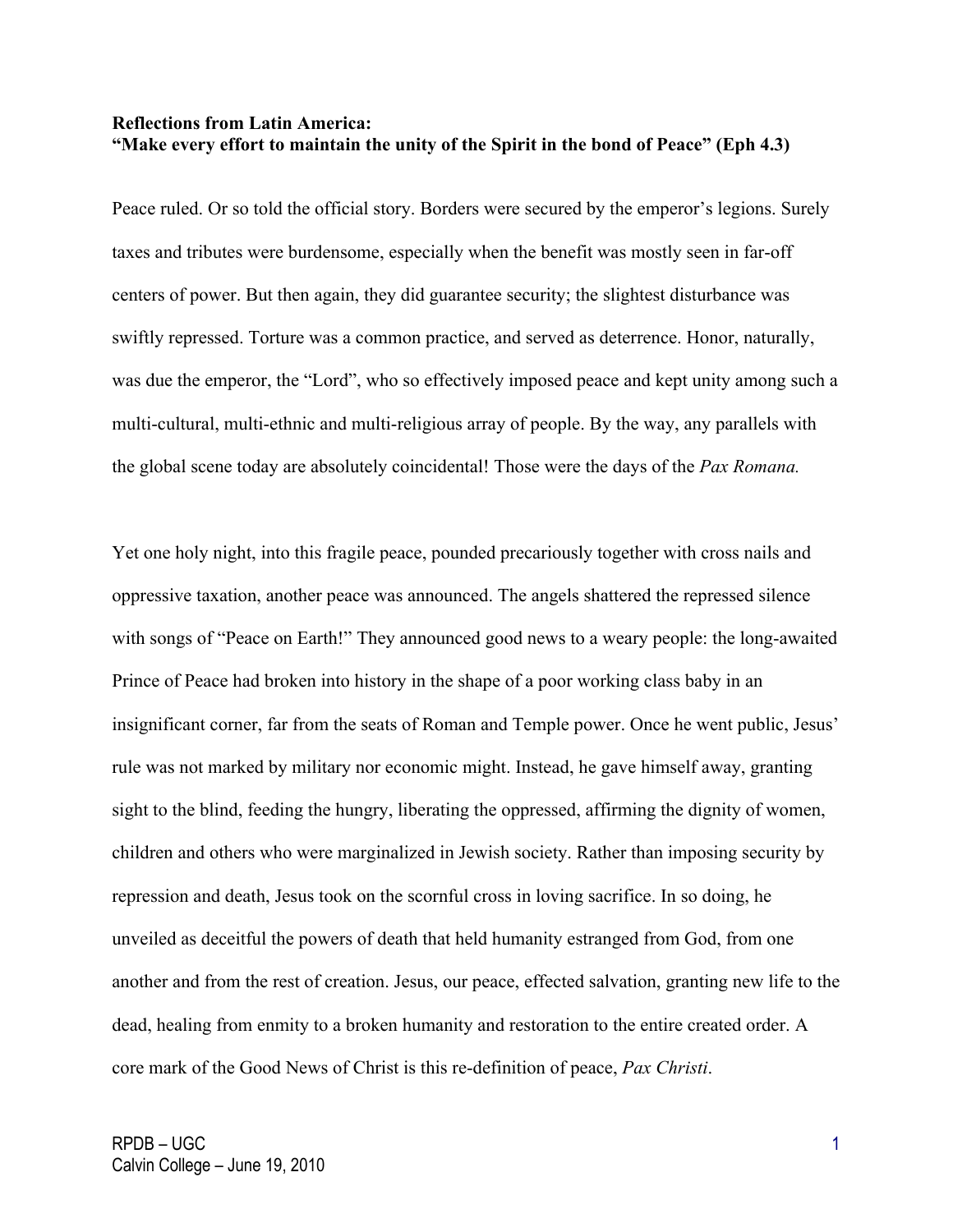Far from merely a repressed lack of disturbance, God's peace is dynamic, life-granting, wellbeing. And as Jesus preached and so fully embodied, peace never shows up where her sister, justice, is absent. Jesus made peace by doing justice. And the entire account of God's dealings in human history reveals God as *the Lord, who acts with steadfast love, justice and righteousness on earth, for in those things God delights* (Jer 9.23-24). For God's people, called to make God and God's good purposes known among the nations, doing justice then is not some marginal, optional, addition to the agenda. Neither is it some human, ideologically inspired, social or political program. It is not a reduced social gospel. Justice is a passion that grows out of the very heart of God. And justice, in God's dictionary, is defined as redemptive restoration of all things that are wrong. Justice sets things right; it vindicates the victims of natural disaster and human oppression: widows, orphans, foreigners with no chance to earn a living, even criminals in need of a second chance --and the 25,000 children who are dying this very day in our world from preventable diseases.

As the visible face and tangible force of love, justice brings peace, wholeness of life, because it sets things right between people and God, people and other people, people and creation—as it was in the beginning. The fruit of justice is *shalom*, peace, the flourishing of life, and the realization of God's good purposes. Injustice and oppression, poverty, hunger, and homelessness, none of these are God's intent. God, the loving-community of three, is pained when God's image in the women and men God so lovingly created is effaced by any of these humanly inflicted evils. God, the reconciler, suffers when abuse of power, unequal opportunity, greed or indifference mar the relationships between God's children. Furthermore, God, the Creator,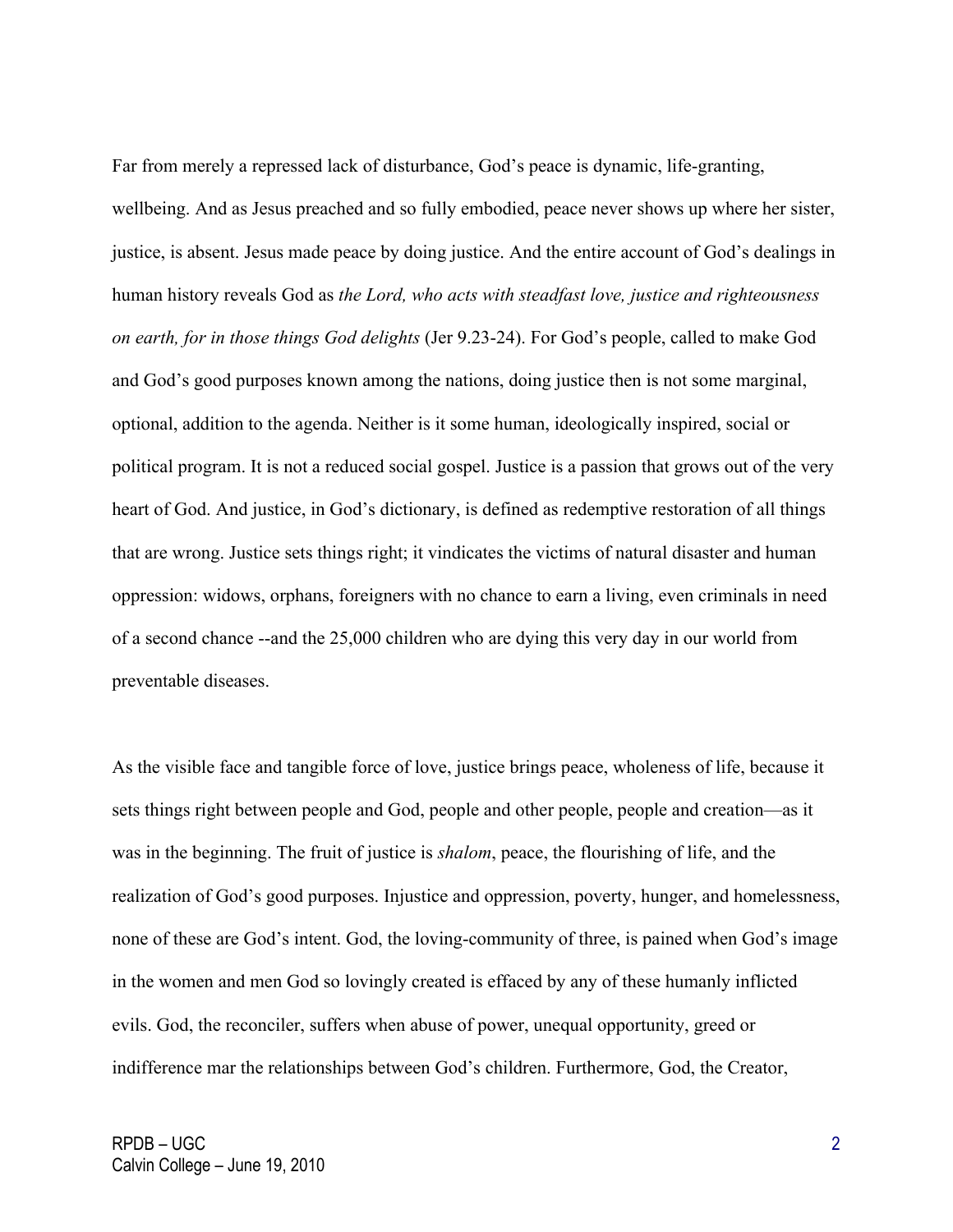sustainer of all life, mourns when the garden God planted, the skies God painted, the waters God released, and the multiplicity of living beings God filled God's earth with are ravaged and exploited with no concern for their health and wellbeing.

"Make every effort to maintain the unity of the Spirit in the bond of Peace." The apostle Paul is writing from prison to followers of Jesus in the port city of Ephesus and in the broader Asia Minor region. Through time --by conquest, colonization, and emigration-- Greeks, Persians, Romans and Jews had been added to the indigenous inhabitants of Anatolia --Bythinian, Mysians, Phrygians, and Lydians. Diverse cultural, linguistic, socio-economic and religious expressions mixed and clashed, forced together by the hegemony of Rome. Traditions were being challenged, identities were shifting, and many felt uprooted, at a loss --especially the people at the bottom of the totem pole.

It is into this scene that Paul's words are read to the growing community of Christ-followers, most of them, gentiles. "Make every effort to maintain the unity of the Spirit in the bond of Peace." Unity, he urged, not uniformity. Because, you see, there were those for whom "we are all equal but some are more equal than others". Proud of their lineage and heritage –after all, they *were* direct descendants of God's people of old, the chosen nation of Israel—, and marked by the "might makes right" imperial culture, they rested assured of their belonging and believed they owned the right to determine who was *in* and who was *out* of the new community being forged by the apostles' teaching. "Become like us, the true believers; look at the world through our lenses and organize your experience into our categories. Otherwise you'll only ever be secondclass. We can tolerate a little color here and there, a token representative of minority groups. But

3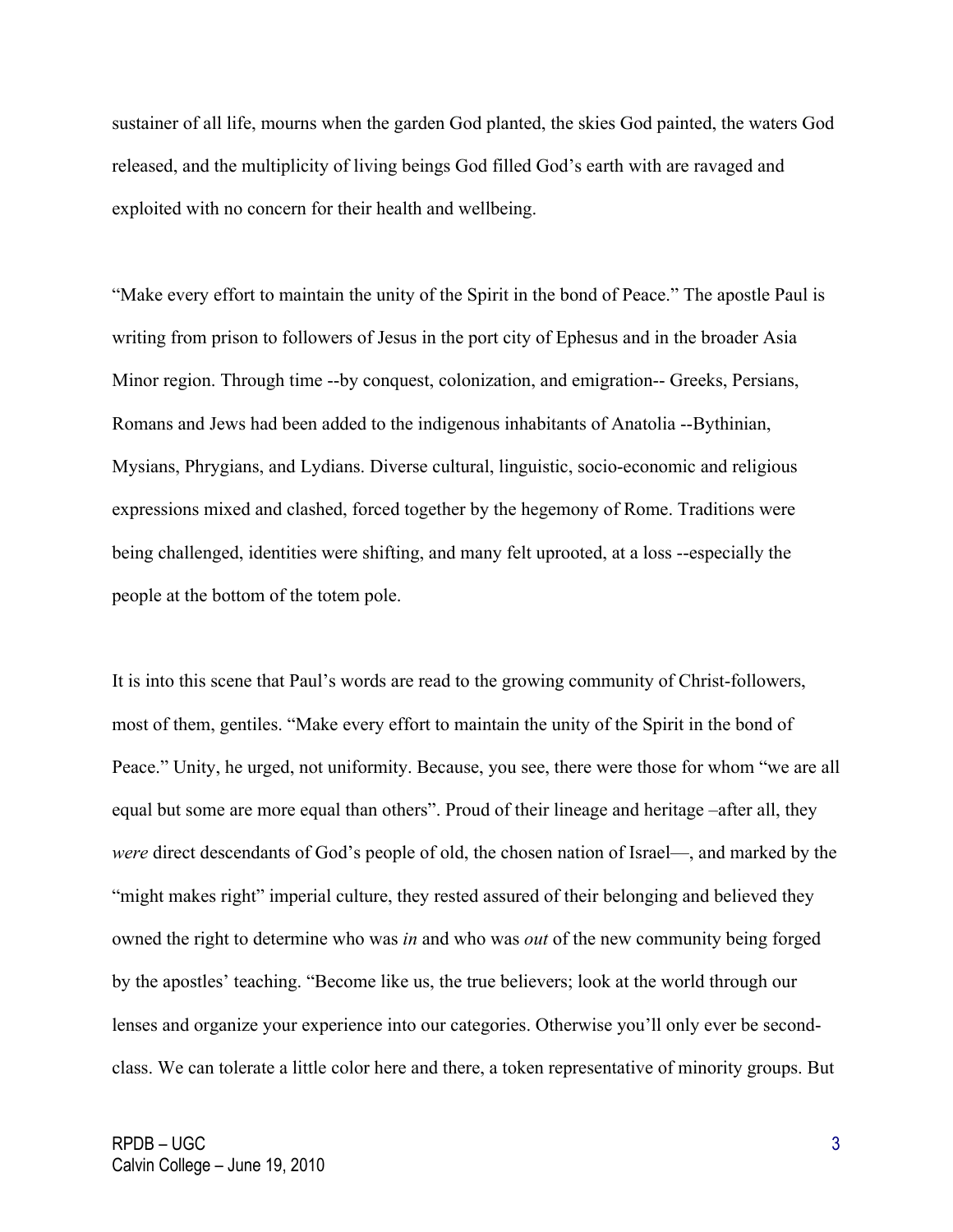they must be willing to blend in, to accommodate to our standards and expectations, our jargon and our styles. Again, any similarity with current experience is pure coincidence!

This sort of alienating inclusion and "invisibilizing" uniformity was common currency in the Roman Empire. People were forced into conformity with the powers that be, even if that meant losing identity, denying their rich distinctiveness and being melded into an amorphous blob easily manipulated for the purposes of the powerful. Yet such uniformity is far from the unity God exemplifies and God's people are called to embody. The Creator fashioned every human being, women and men alike, in God's very image, equal in worth and dignity yet also uniquely particular and marvelously distinctive. Christ's reconciling ministry breaks down all humanly constructed walls and spiritually bolstered exclusions to make unity possible. And the Spirit weaves together a community whose members are diversely gifted for the building up of that community and for works of peace and justice far outside its bounds. The unity Jesus prayed for among his disciples was this one, grounded in the very being of the triune community of love. Formal linkages and mergers of structures and institutions may follow, but the essential unity that makes God's love known in God's world is the one lived out by a human community grounded on God's word and into which God's Spirit breathes the mutual enjoyment and concert of purpose that characterize God-community.

"Make every effort to maintain the unity of the Spirit in the bond of Peace." Paul's call was not one he issued lightly. Years earlier, as a radical defender of the Jewish faith, he had actually gone on murderous rampages with the pious intent of eradicating the pernicious sect that dared question religious practices of exclusion and oppression and challenged the imposition of

4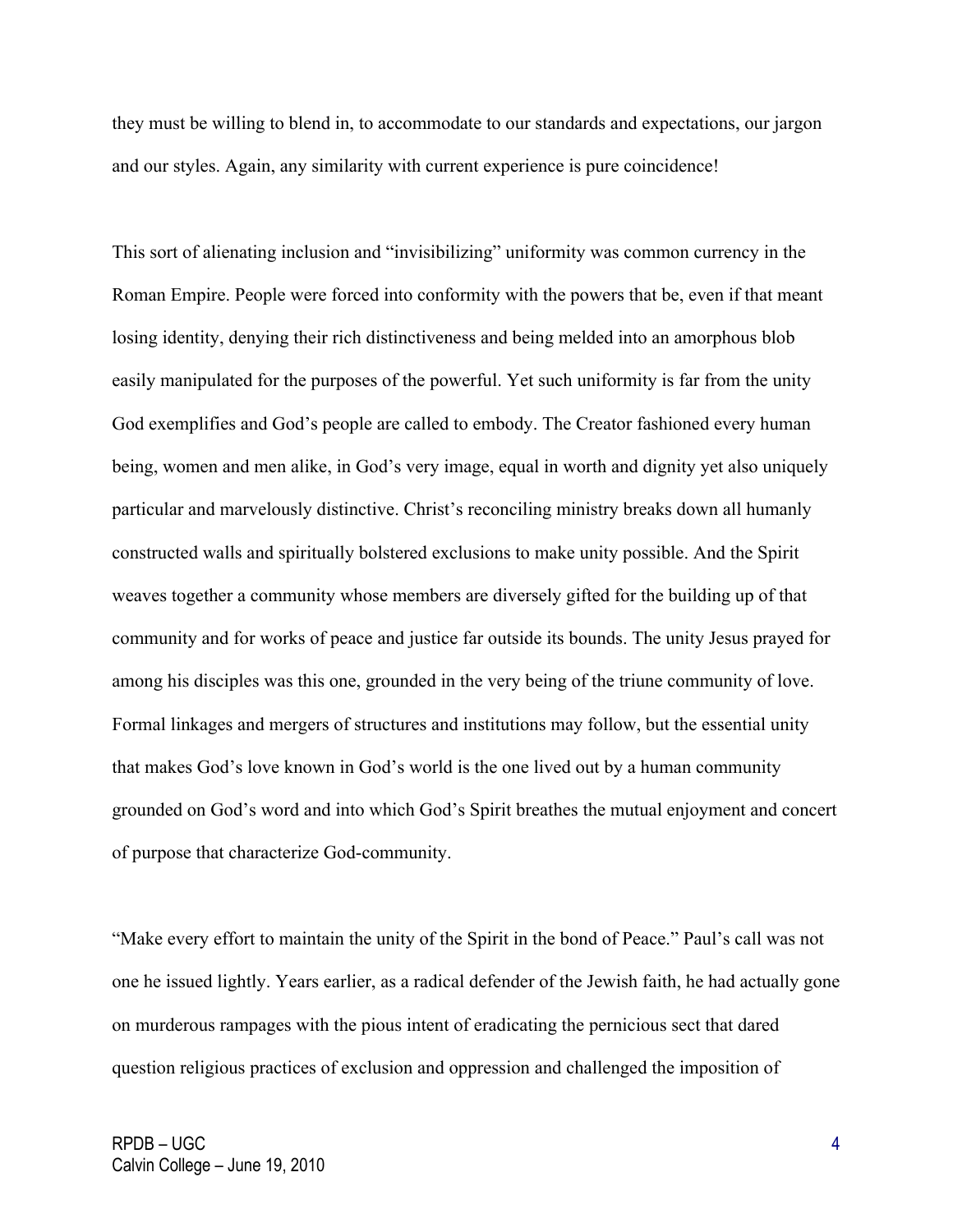legalities over and against the value of human life. Paul was fully aware of the imprisoning effect of pride and the deadly impact of prejudice. But once Jesus had torn off his blinders, and the Spirit had reoriented Paul's will, he had become known as the apostle to the Gentiles. And today he was enduring prison under the accusation of taking non-Jews into the Temple, beyond the wall built to keep the *ins* in and the *outs* out! His conviction regarding God's cosmic reconciling purposes in Christ propelled him –against all odds—into a life mission marked by sacrificial efforts to breed unity, peace and justice within the new community. When both legalistic interpretations of Jewish law and imposed Roman decrees prescribed submissive acquiescence on the part of women, children and slaves to oppressive relational patterns in family and work, he daringly preached mutual submission to *all*, particularly to the powerful --men, fathers, employers—, and he acknowledged the anointed leadership of women, young people and non-Jewish Christians in the early church.

"Make every effort to maintain the unity of the Spirit in the bond of Peace." Historical coincidences and official stories aside, to what are we called as Reformed Christians in God's world today? In times when globalizing forces and ramped-up military campaigns seek to win hearts and minds, and guarantee but a façade of peace and security, while actually threatening the identity, the livelihood and, in many cases, the very life of people, are we ready to make *every* effort to seek justice for all people so that bountiful peace may be engendered? Or must we confess that we are often far too comfortable with things as they are and far too indifferent to the cries of those 25 thousand children whose deaths could be prevented today, their AIDS-widowed mom's, their refugee dads, their sex-trafficked sisters, their unemployed siblings, their drugimprisoned cousins? In times when institutionalized pride and prejudice, spiced with a fair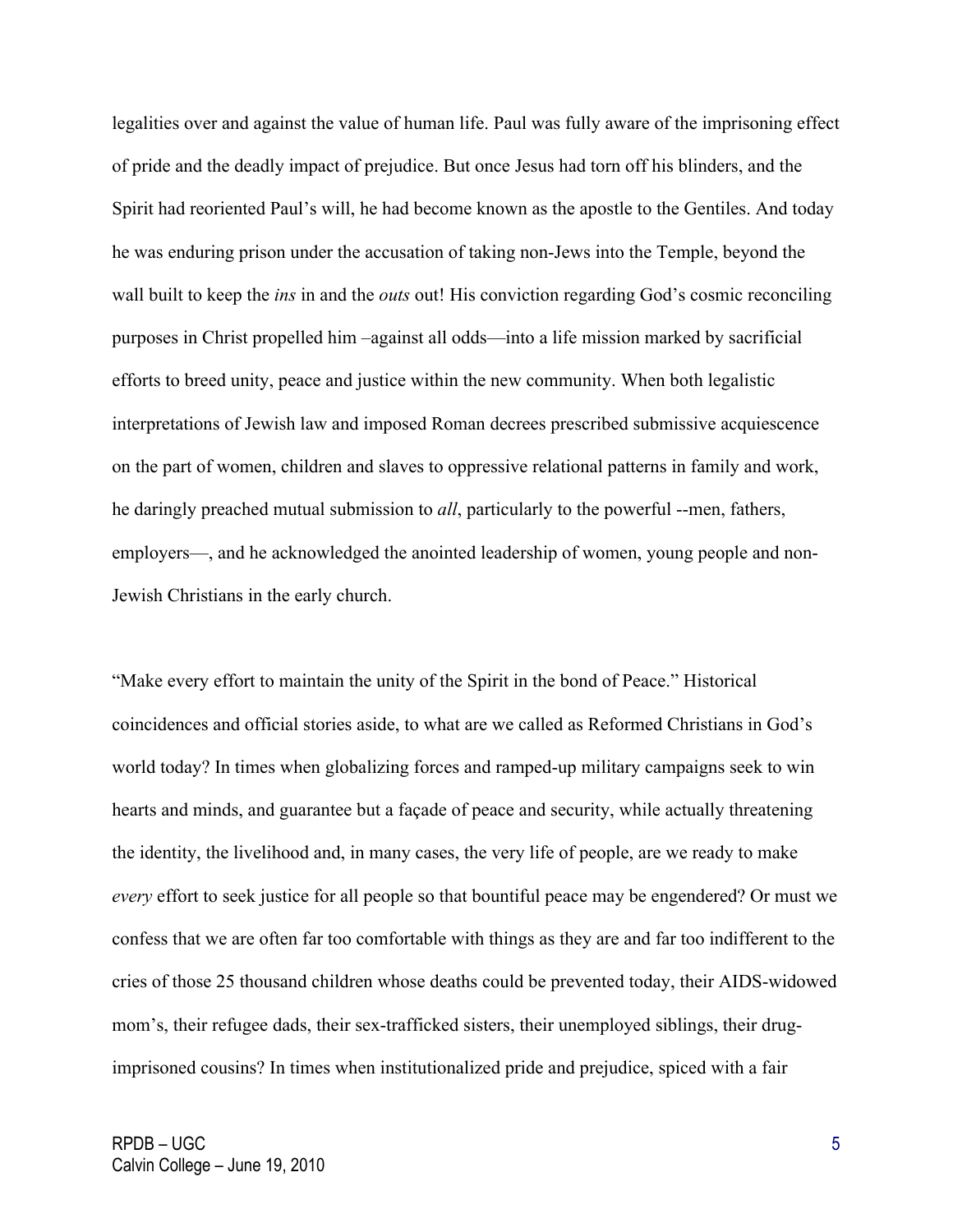amount of greed and self-interest, have dug deep trenches between churches and denominations over theologies and ideologies, doctrines and dollars, are we ready to make *every* effort to maintain the unity of God's people so that God's love may be known in God's world? Or must we confess that we are often far too comfortable with things as they are and far too indifferent to women and men crying out for authentic love, for visible expressions of forgiveness and restoration, for communities of belonging marked by hope beyond hope? In times when, victims of unrestrained agro-industrial exploitation, many lands no longer yield fruit and others could soon disappear under the sea, when fellow creatures are being choked by oil spouts, smothered by smog, plucked and plundered at will, deprived of their natural habitats --from Brazil to Papua New Guinea, are we willing to make *every* effort to safeguard the diverse forms of life on God's earth so that God's intent of abundant life for all of creation may be fulfilled? Or must we confess that all too often we are far too comfortable with things as they are and far too indifferent to the depredation of nature and its devastating impact on the most vulnerable inhabitants of God's earth?

As we come together during this Uniting General Council, and we depart from here as members of the World Communion of Reformed Churches, may we not merely celebrate that our merger increases our number, grants us greater power of convocation, or access to more advantageous positions in the public square. Instead, may we see ourselves as fruits and agents of *Pax Christi*, as a community brought together by God's reconciling will in Christ and sent as such into the world by the power of God's Spirit to incarnate God's good purposes for the entire cosmos. So while we're here and as we go forth, let us grant brothers and sisters from areas of the world some dismiss as remote or insignificant their rightful place at our communion table; let's give